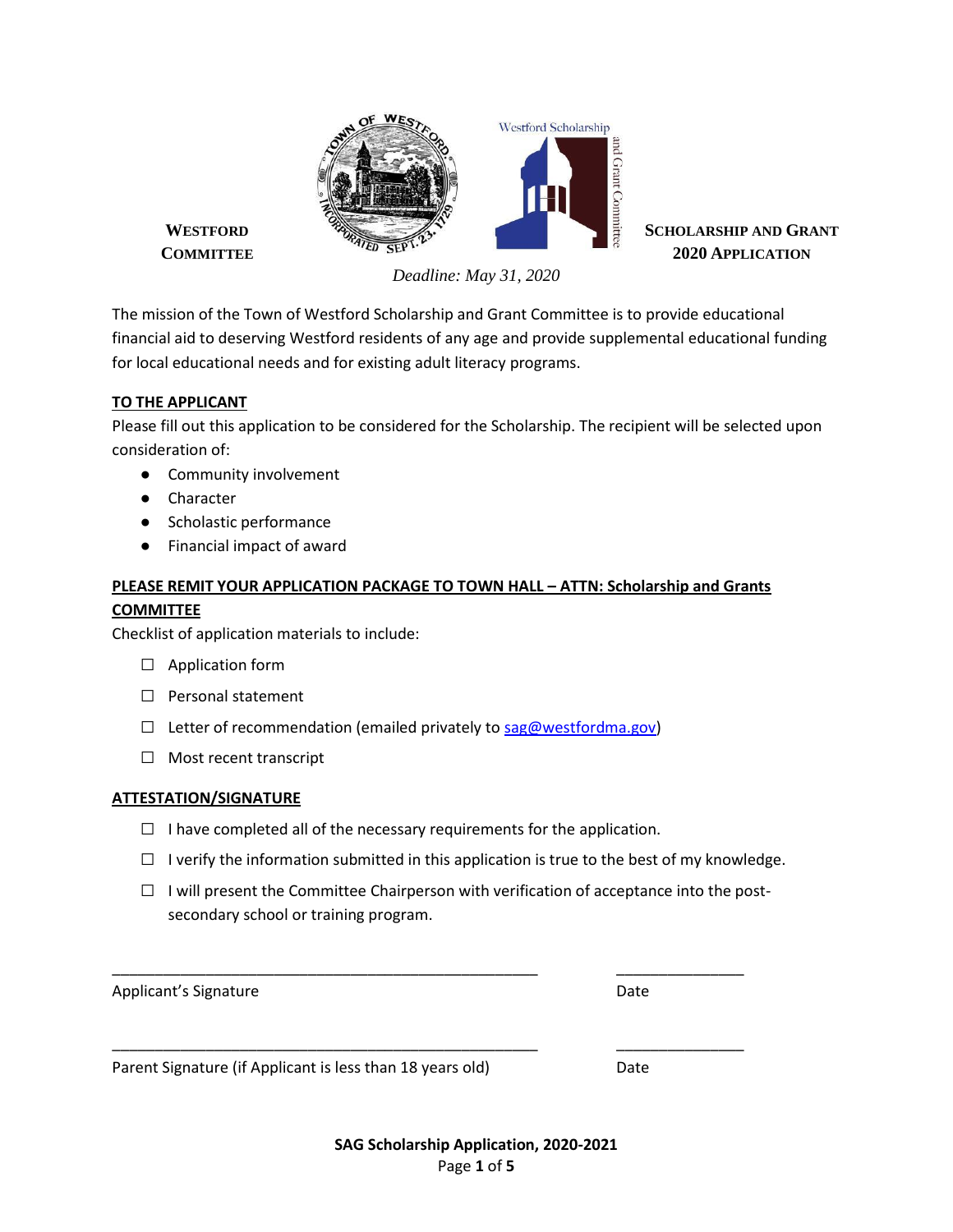| <b>PLEASE PRINT OR TYPE</b>             |          |                                                                           |                       |       |  |
|-----------------------------------------|----------|---------------------------------------------------------------------------|-----------------------|-------|--|
| <b>APPLICANT DATA</b>                   |          |                                                                           |                       |       |  |
|                                         |          |                                                                           |                       |       |  |
| Mr.                                     |          |                                                                           |                       |       |  |
| Ms<br>Name                              |          | (Last)                                                                    | (First)               | (MI)  |  |
|                                         |          |                                                                           |                       |       |  |
| Permanent address                       | (Street) | (City)                                                                    | (State)               | (Zip) |  |
|                                         |          |                                                                           |                       |       |  |
|                                         |          |                                                                           |                       |       |  |
| Date of birth (month, day, year)        |          | <b>Telephone Number</b>                                                   | <b>E-Mail Address</b> |       |  |
|                                         |          |                                                                           |                       |       |  |
| Name of parent/guardian (if applicable) |          |                                                                           |                       |       |  |
|                                         |          | Permanent mailing address of parent/guardian if different from applicant: |                       |       |  |
|                                         |          |                                                                           |                       |       |  |
|                                         |          |                                                                           |                       |       |  |
| Permanent address                       | (Street) | (City)                                                                    | (State)               | (Zip) |  |
|                                         |          |                                                                           |                       |       |  |

| <b>SCHOOL DATA</b>                                                                    |                         |  |  |  |  |
|---------------------------------------------------------------------------------------|-------------------------|--|--|--|--|
| Most Recent School Attended:                                                          | <b>Graduation Date:</b> |  |  |  |  |
| Address:                                                                              | Telephone Number:       |  |  |  |  |
| (Street) (City) (State) (Zip)                                                         |                         |  |  |  |  |
| Name of post-secondary school or training program for which scholarship is requested: |                         |  |  |  |  |
| 4-year College/University ______ Community College ______ Other _______________       |                         |  |  |  |  |
|                                                                                       |                         |  |  |  |  |
| If training program, briefly describe:                                                |                         |  |  |  |  |
|                                                                                       |                         |  |  |  |  |
| Address                                                                               |                         |  |  |  |  |
| (Street)<br>(City)                                                                    | (State) (Zip)           |  |  |  |  |
| Annual tuition or fees                                                                |                         |  |  |  |  |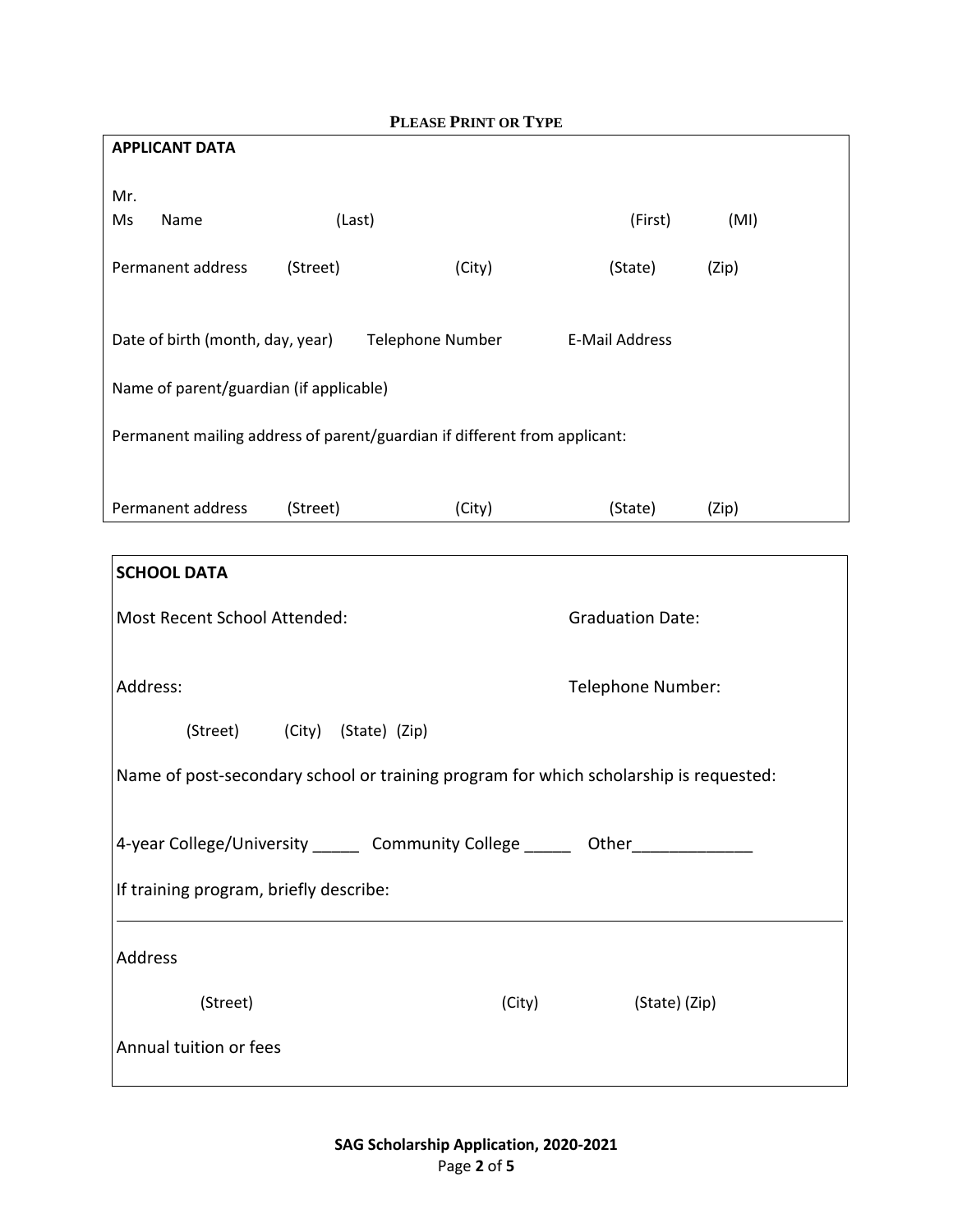Anticipated graduation date from post-secondary or training program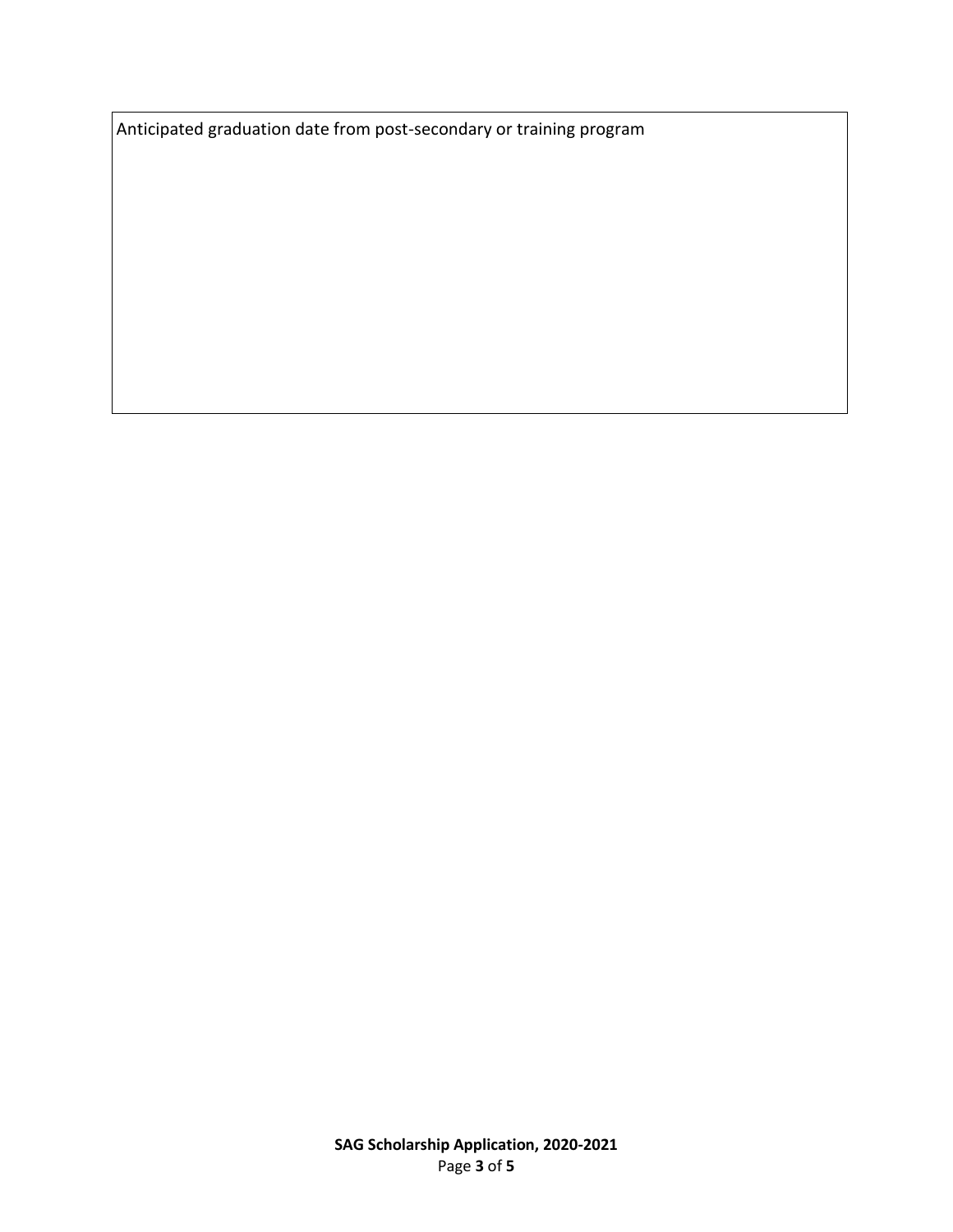# **COMMUNITY INVOLVEMENT (Either attach a current resume describing community activities or complete the table below. If needed additional sheets may be attached)**

| <b>YEARS</b> | NUMBER OF   OFFICES HELD OR AWARDS |
|--------------|------------------------------------|
|              |                                    |
|              |                                    |
|              |                                    |
|              |                                    |
|              |                                    |
|              |                                    |
|              |                                    |
|              |                                    |
|              |                                    |
|              |                                    |
|              |                                    |
|              |                                    |
|              |                                    |
|              |                                    |
|              |                                    |

List all community activities in which you have volunteered during the past four years.